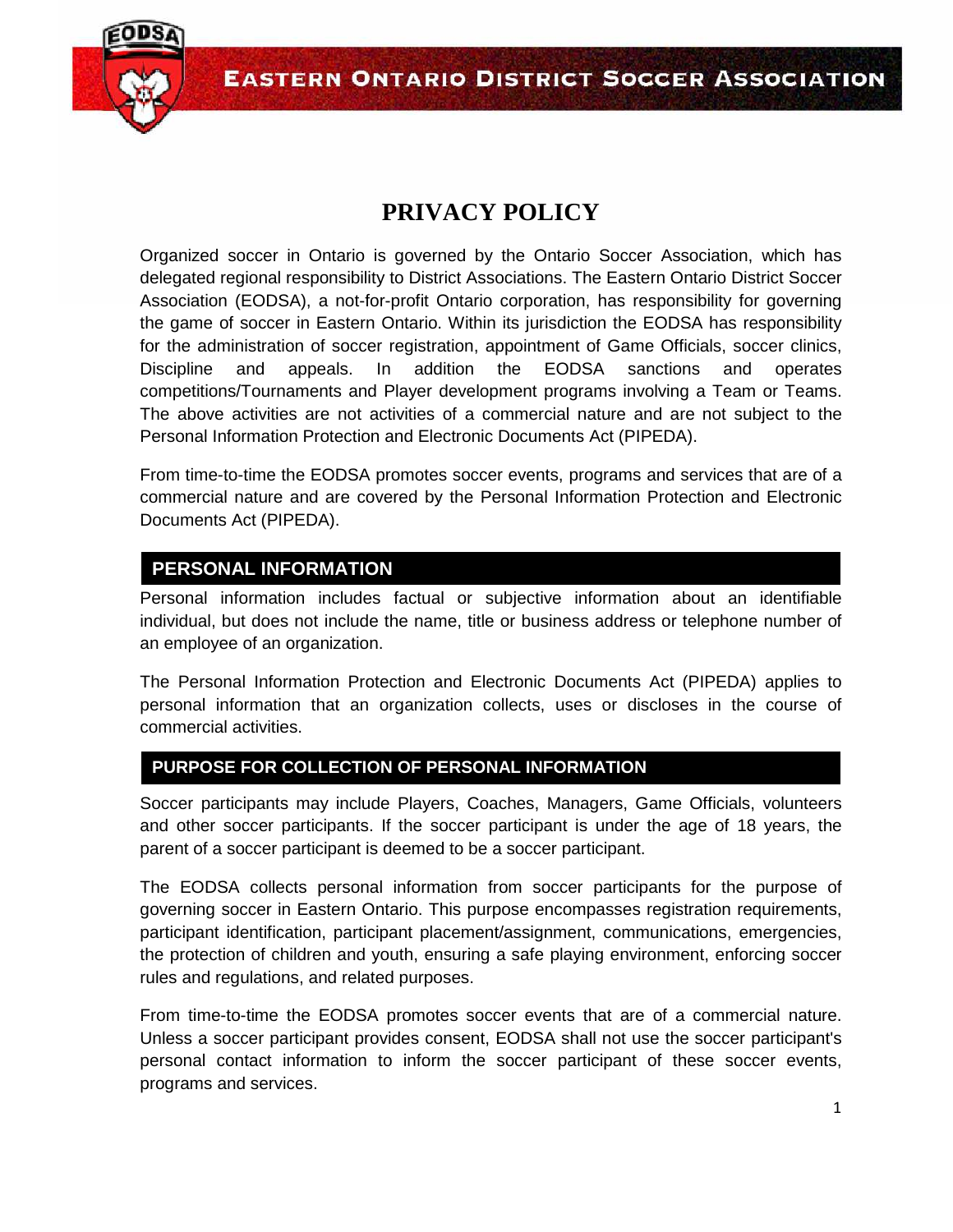# **COLLECTION OF PERSONAL INFORMATION**

The EODSA shall collect only such personal information necessary to govern the game of soccer in Eastern Ontario. The majority of this information is usually collected directly from the participants and/or their parents on the standard registration forms. The Ontario Soccer Association requires the retention of personal information along with other soccer information for a seven-year period after the completion of the particular soccer season.

The standard registration form provides a check-off box for soccer participants to indicate that they do not want to receive information from time-to-time related to soccer events, programs and services of a commercial nature.

## **USE OF PERSONAL INFORMATION**

When you register as a soccer participant or otherwise give the EODSA personal information, the EODSA will only use that information for purposes that are related to governing the game of soccer.

The EODSA shall not use your personal information for any purposes that are not related to governing the game of soccer without your consent.

## **DISCLOSURE OF PERSONAL INFORMATION**

When you register as a soccer participant or otherwise give the EODSA personal information, the EODSA will only share that information with third parties for purposes that are related to governing the game of soccer or are required by law.

The EODSA shall not share your personal information with third parties for any purposes that are not related to governing the game of soccer without your consent.

## **SECURITY OF PERSONAL INFORMATION**

The EODSA is committed to protecting the security of your personal information and takes all reasonable steps to safeguard your personal information.

## **ACCESS TO YOUR PERSONAL INFORMATION**

The EODSA shall provide you with a copy of your current year's registration form upon your written request. Other personal information needed for a particular process (e.g. Discipline proceedings) will be provided in accordance with the published policies of the EODSA and the Ontario Soccer Association.